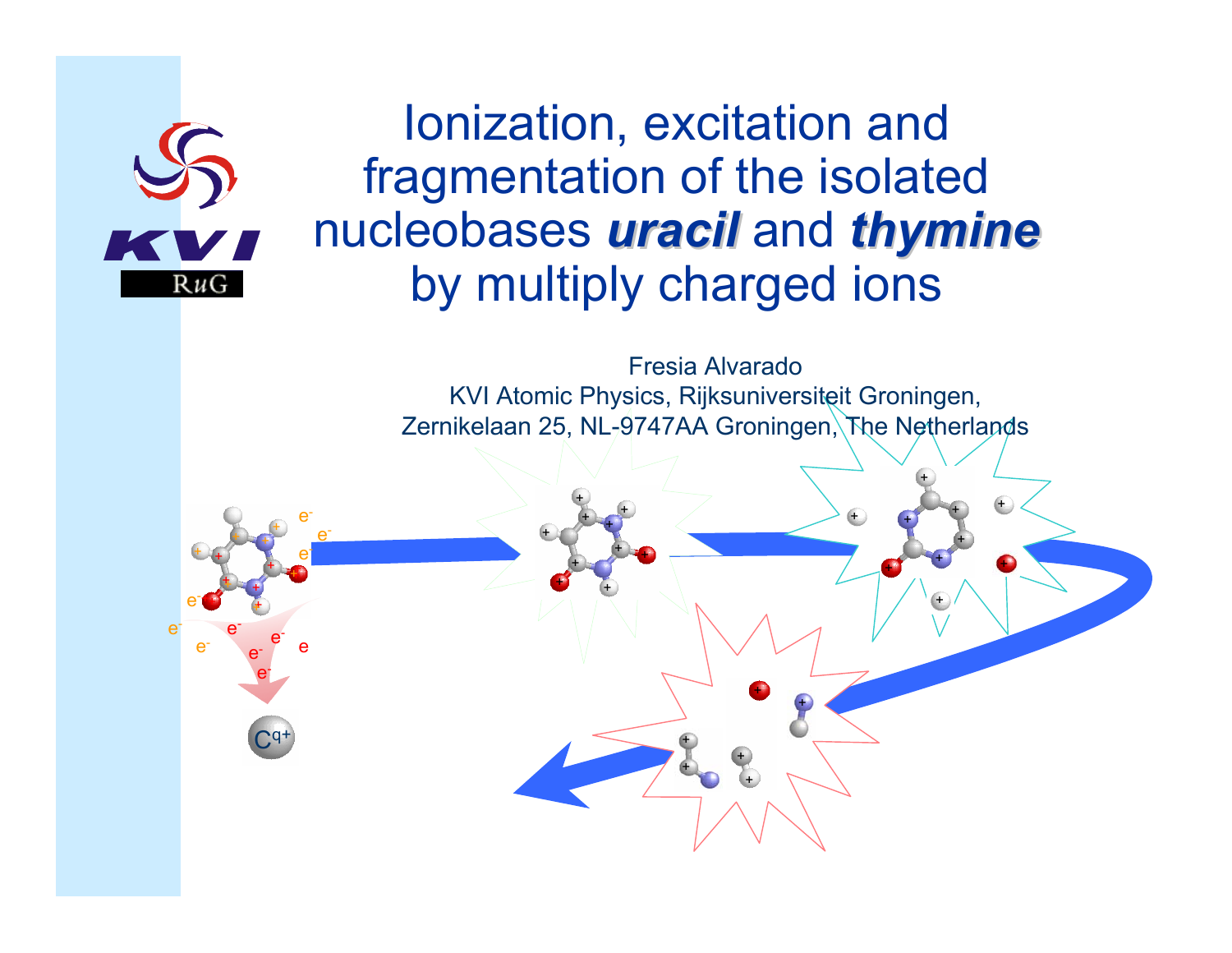# **Overview**

- **→ What is the role of Multiply Charged Ions (MCI) in** Radiation Damage research?
- $\Rightarrow$  How do we study MCI interaction with nucleobases?
- $\rightarrow$  What is the fragment mass distribution?
- $\implies$  Are there projectile effects?
- $\rightarrow$  Are there target effects?
	- What can be learned from fragment kinetic energies?
	- **→ What can be extracted from coincidence plots?** 
		- Is it possible to identify fragmentation channels?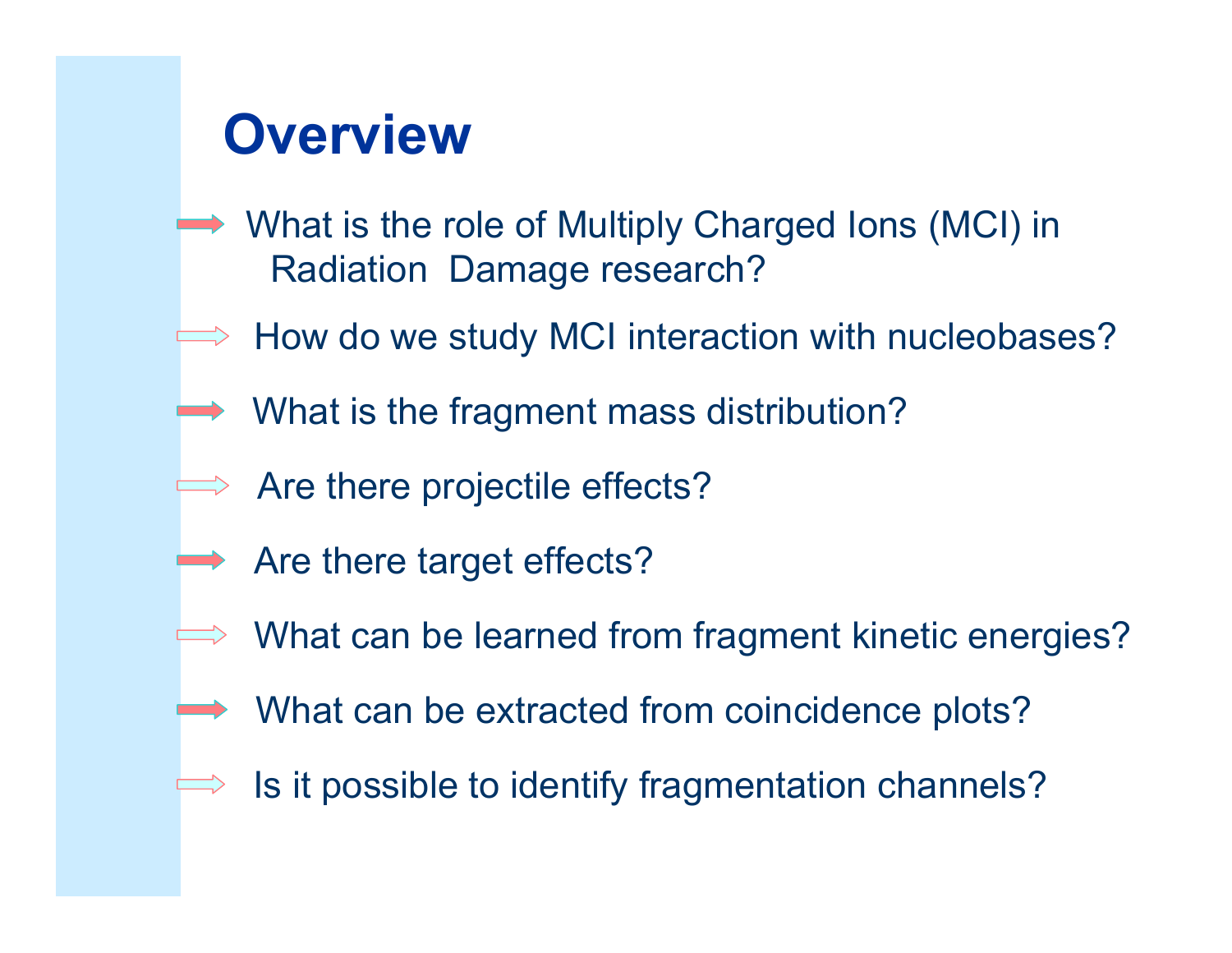## **Multiply charged ions (MCI)**

### **They are involved in primary or secondary They are involved in primary or secondary radiation damage!! radiation damage!!**

*Primary*: Heavy ion therapy (C-ions), proton therapy and radiation exposure of biological tissue in space.

**Secondary: They are formed within the track of** primary radiation, together with low energy electrons and radicals.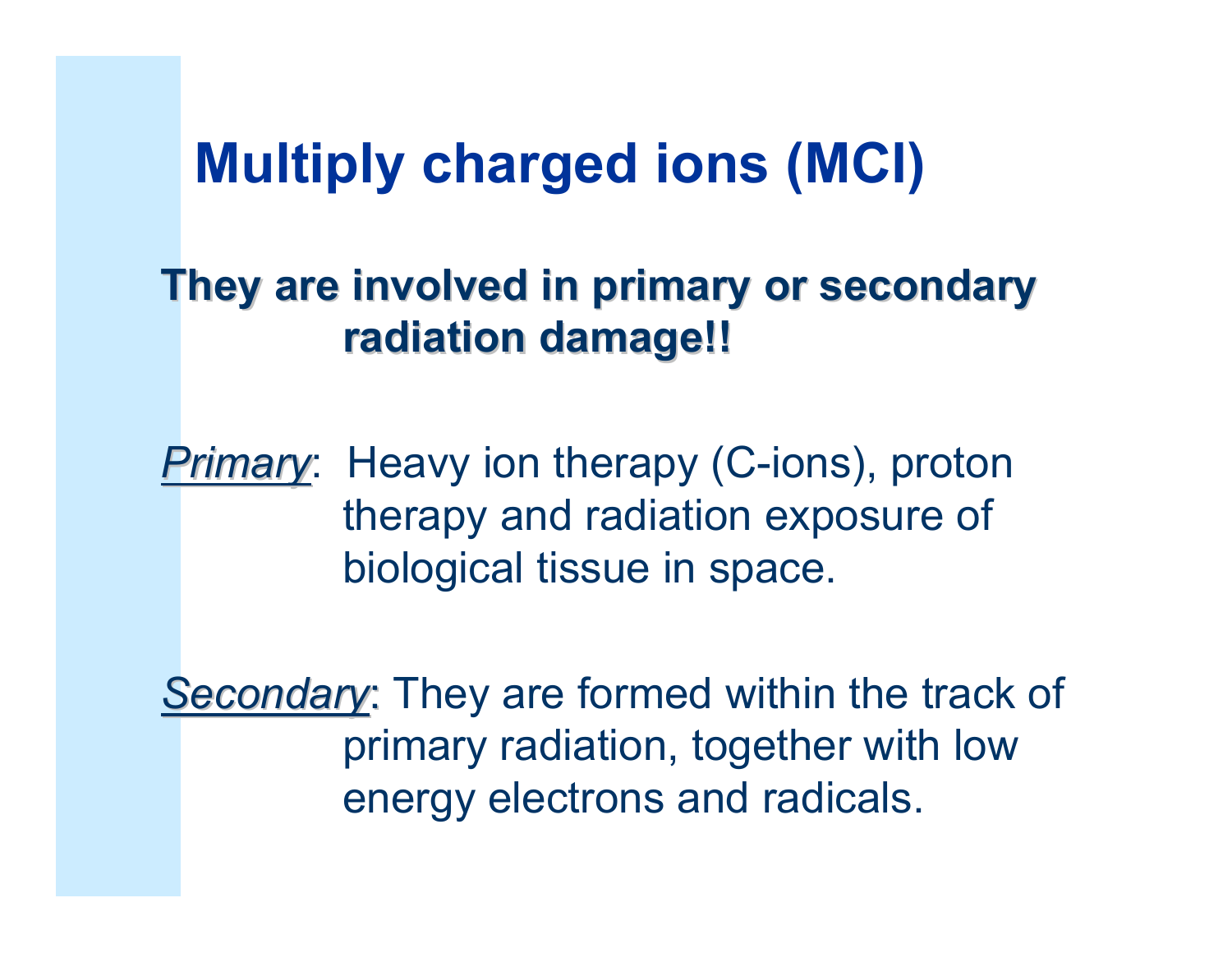# **Our Experimental Setup**



-fragment ion detection in event by event mode (FAST P7888 TDC, 1 ns r esolution) -chopper ion coincidences -electron-ion coincidences-electron-ion-ion coincidences

 *J de Vries et al., J. Phys. B. 35, 4373 (2002)*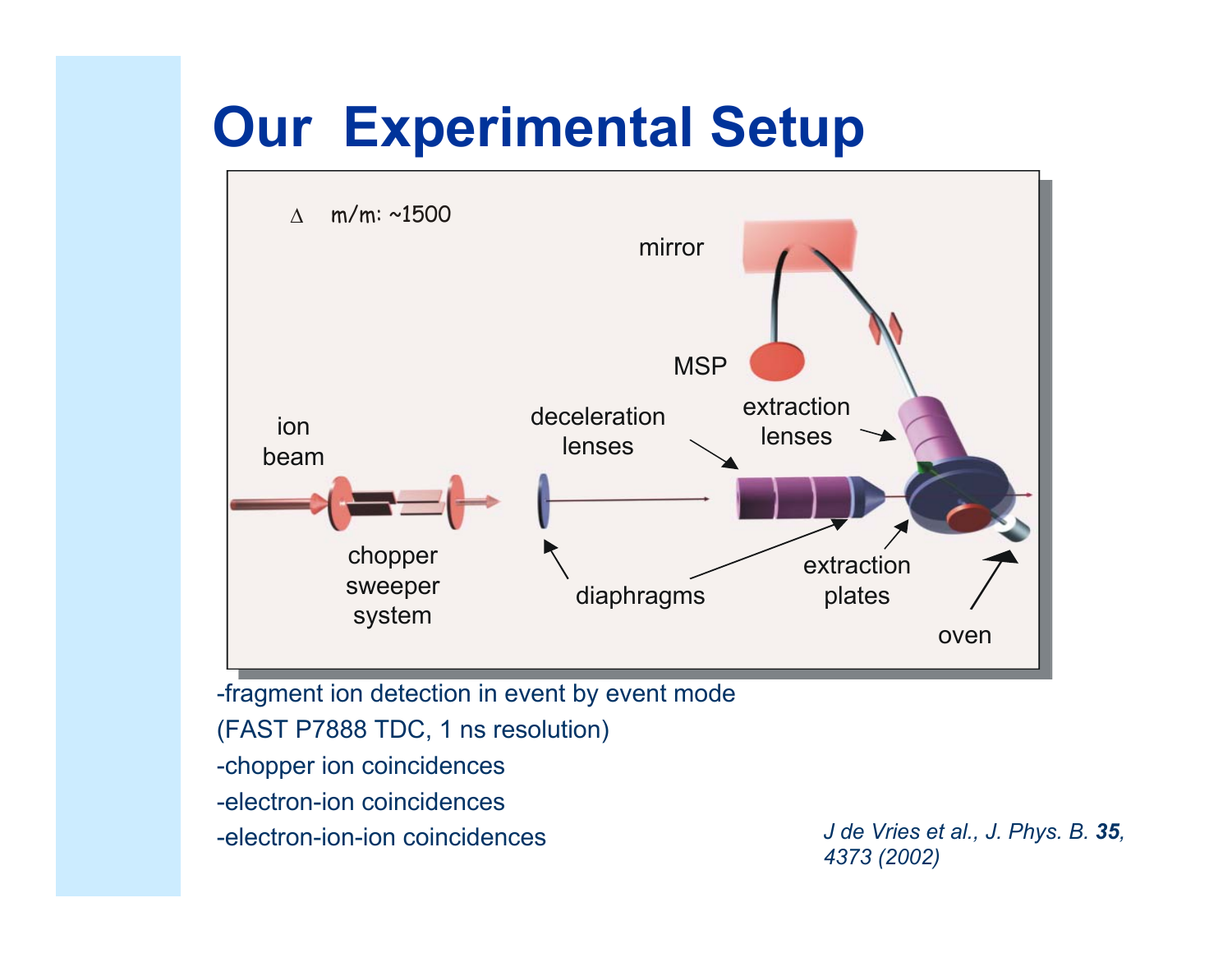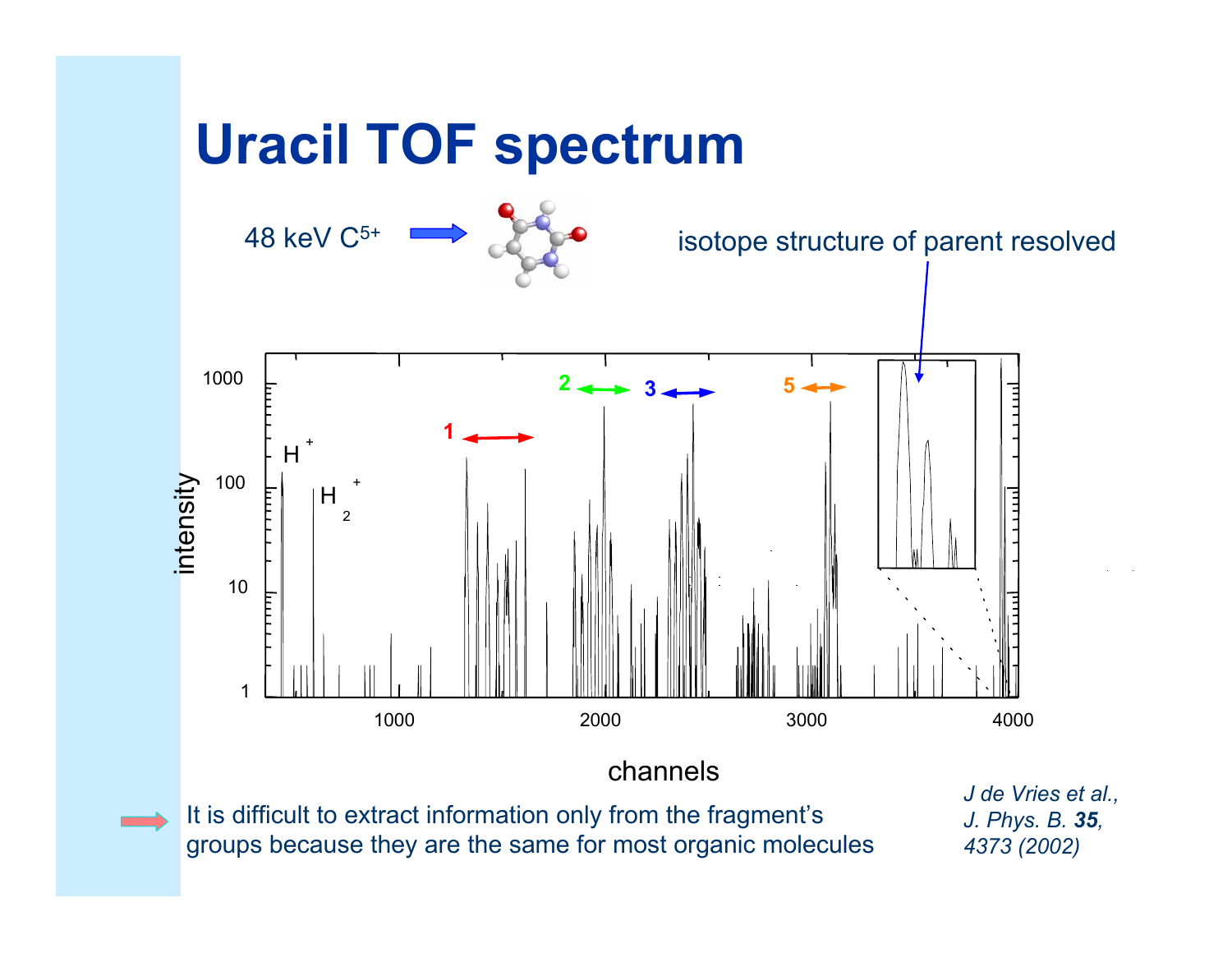# **Zoom into Uracil TOF**





 $\cdot$ H $_2$ O $^+$ , OH $^+$  and O $_2$ + are very narrow, they are from the residual gas •most other peaks of comparable width •specific fragmentation channels: O<sup>+</sup>, CHNO<sup>+</sup> and m=70

To obtain extra information, kinetic energies can be calculated

> *J de Vries et al., J. Phys. B. 35, 4373 (2002)*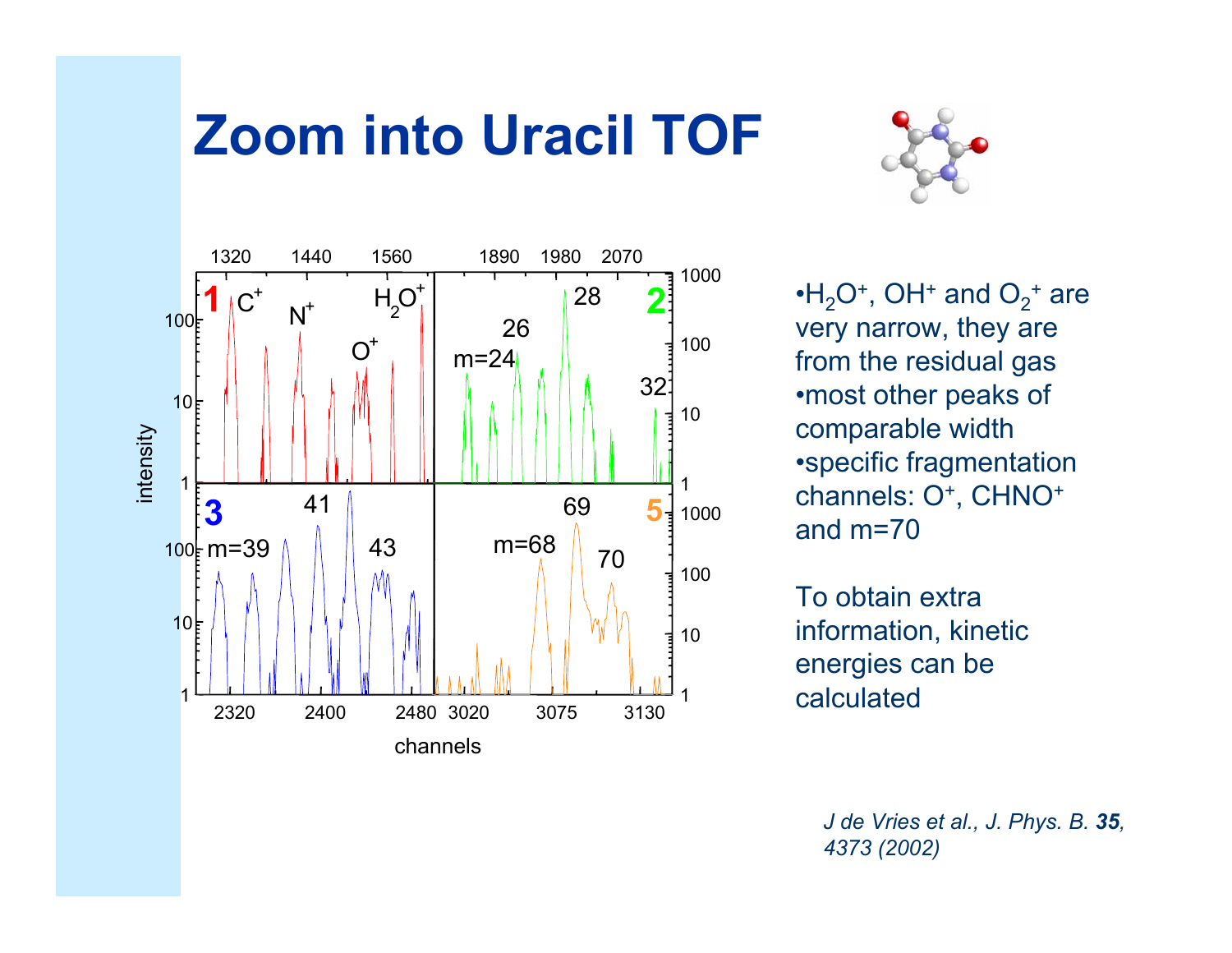### **Proton vs. electron electron vs. ion impact ion impact**



Similar fragmentation pattern! Different fragmentation yield!

*B. Coupier et al., Eur. Phys. J D, 20 (2002) 459 J. de Vries et al, JPB 35 (2002) 4373*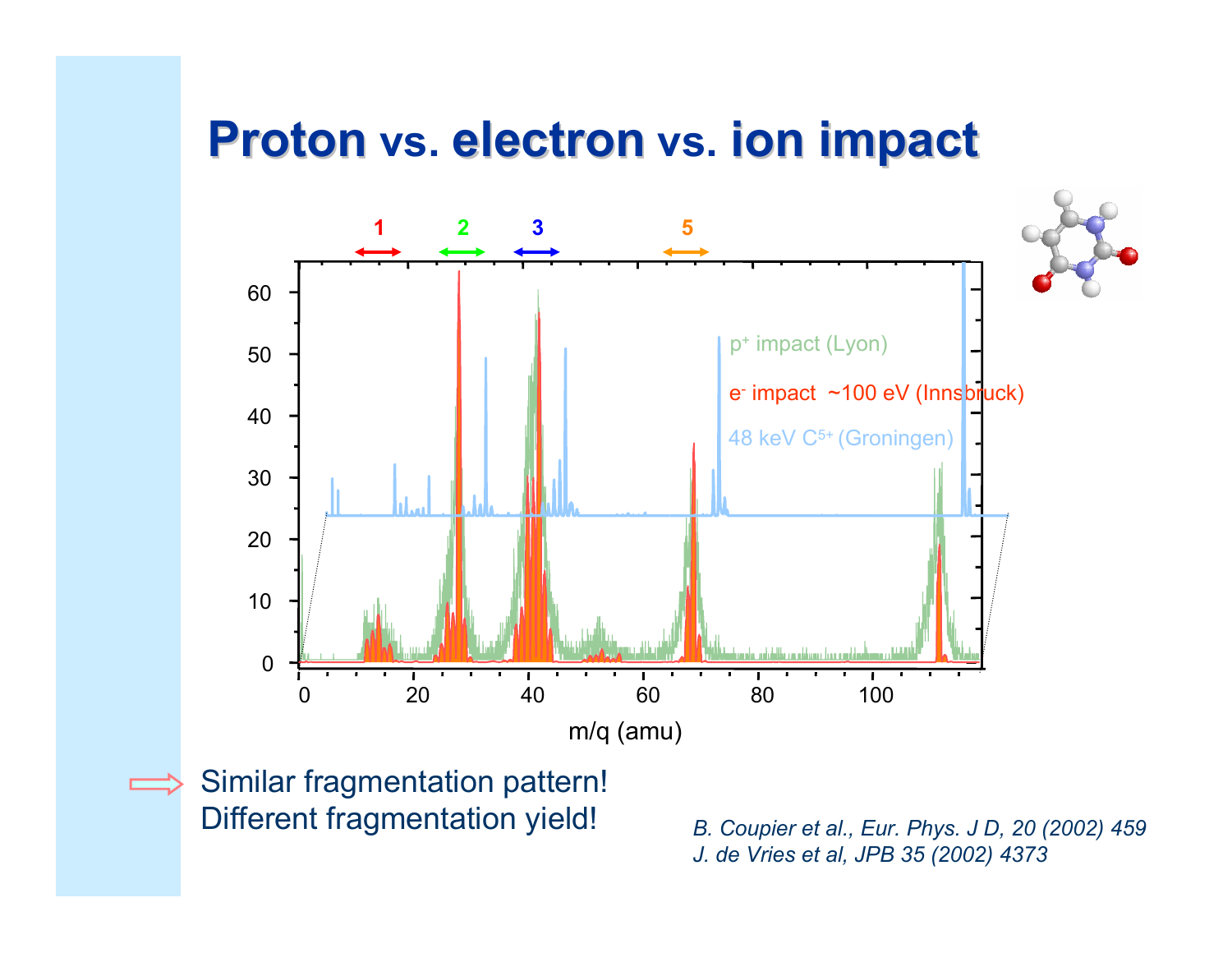

*J de Vries et al., Physica Scripta. (in press, 2004)*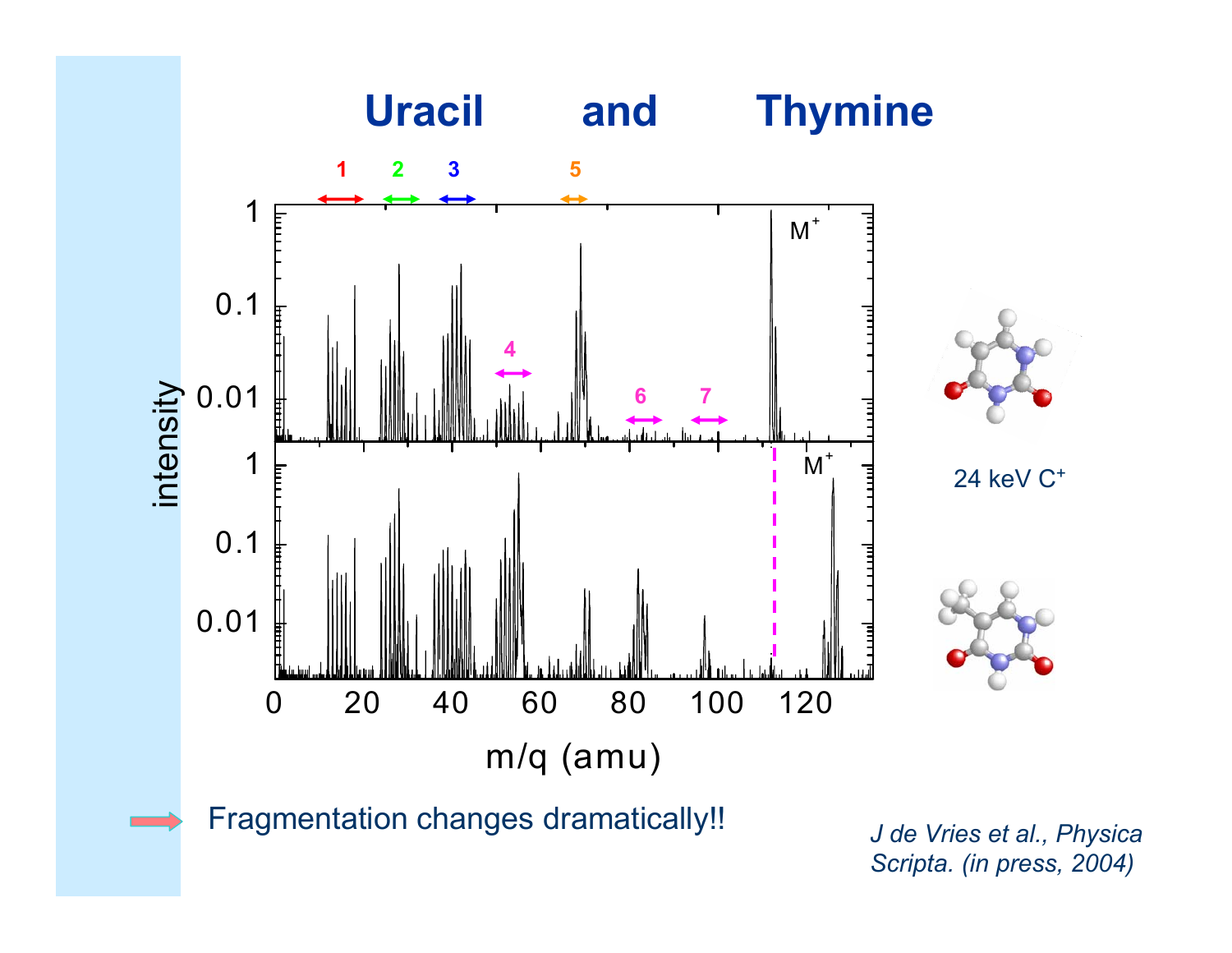## **Kinetic Energy Release (KER) Simple case – two bodies**

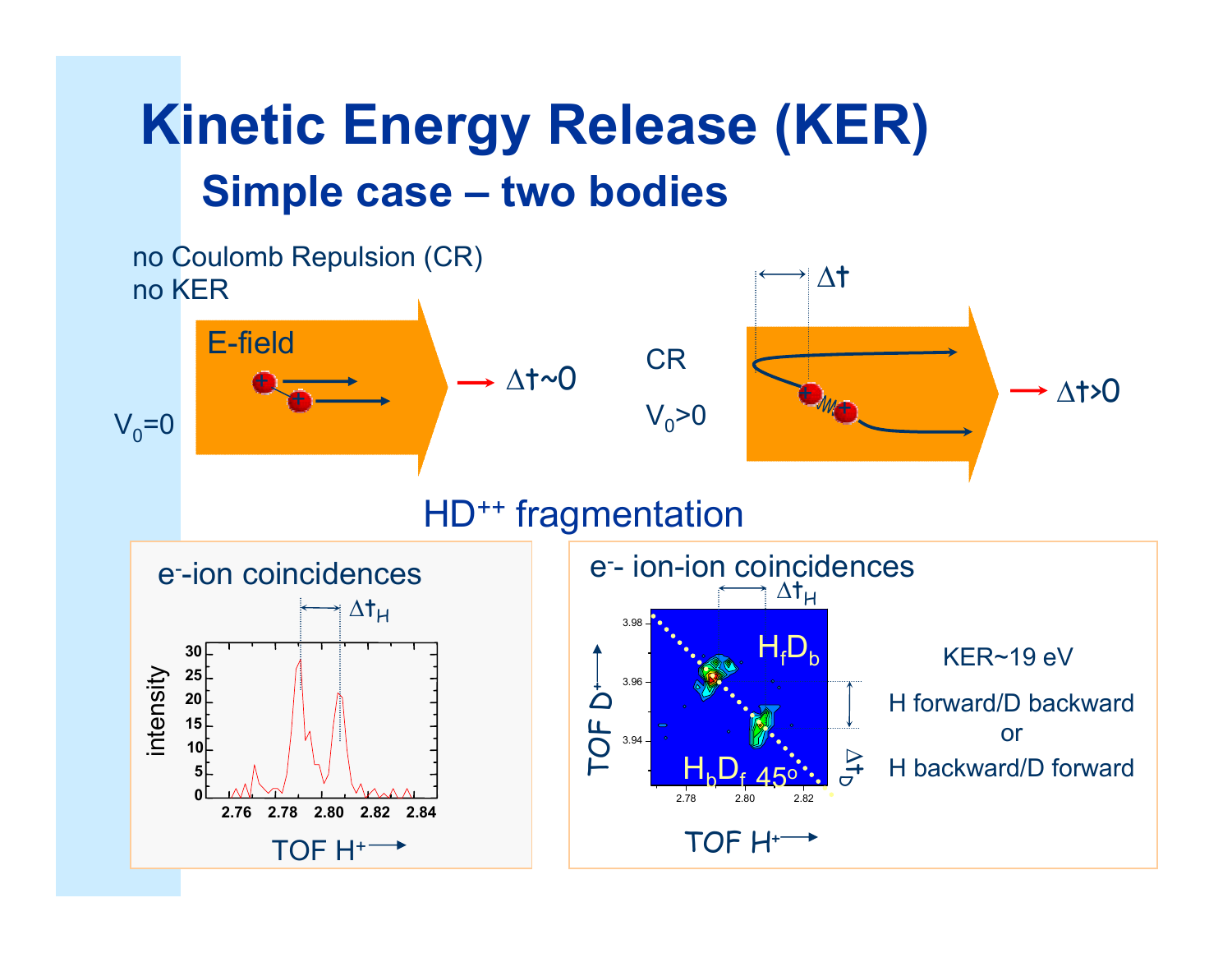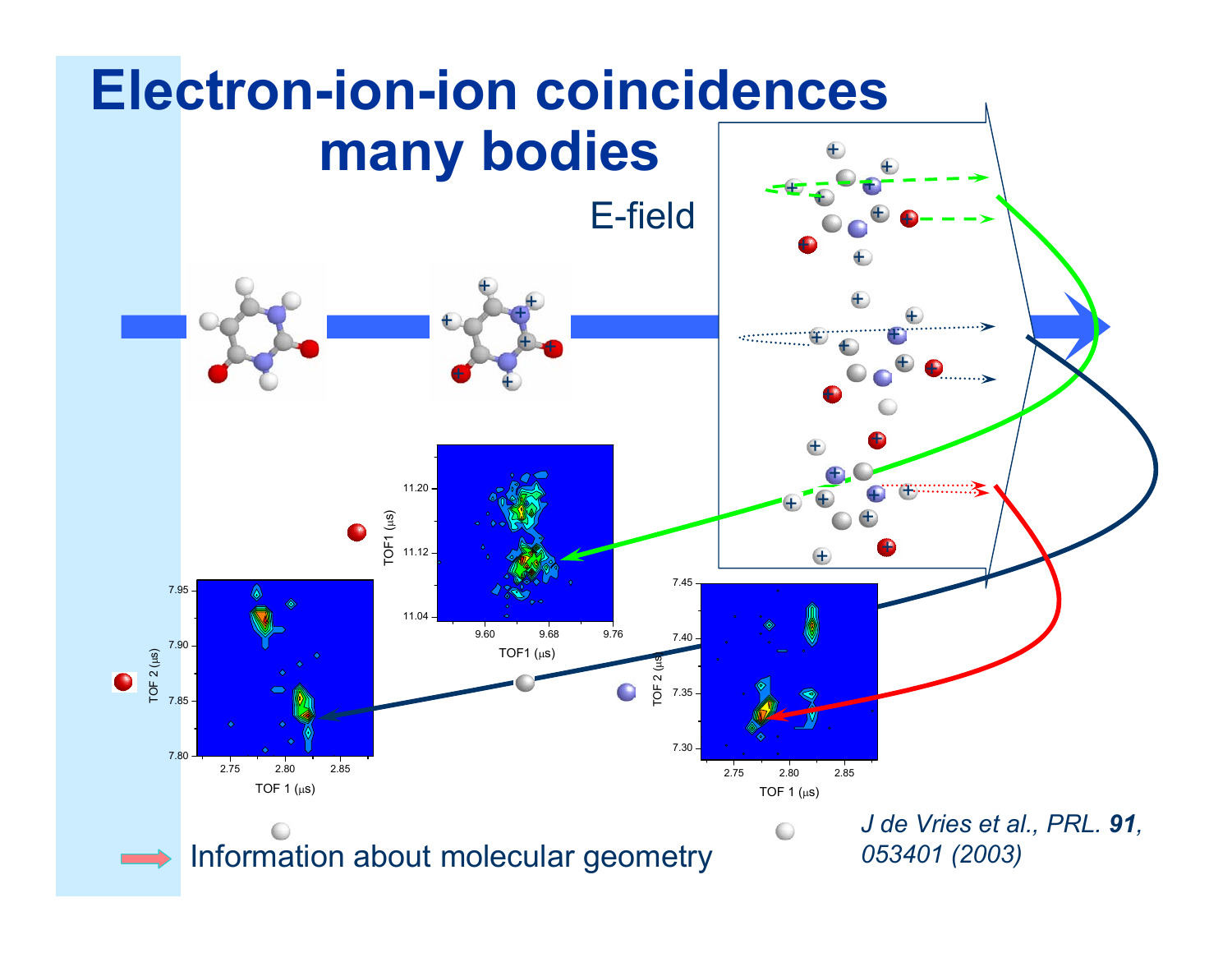# **Coincidence plot for thymine**



*J. D. 24, 161-164 (2003)*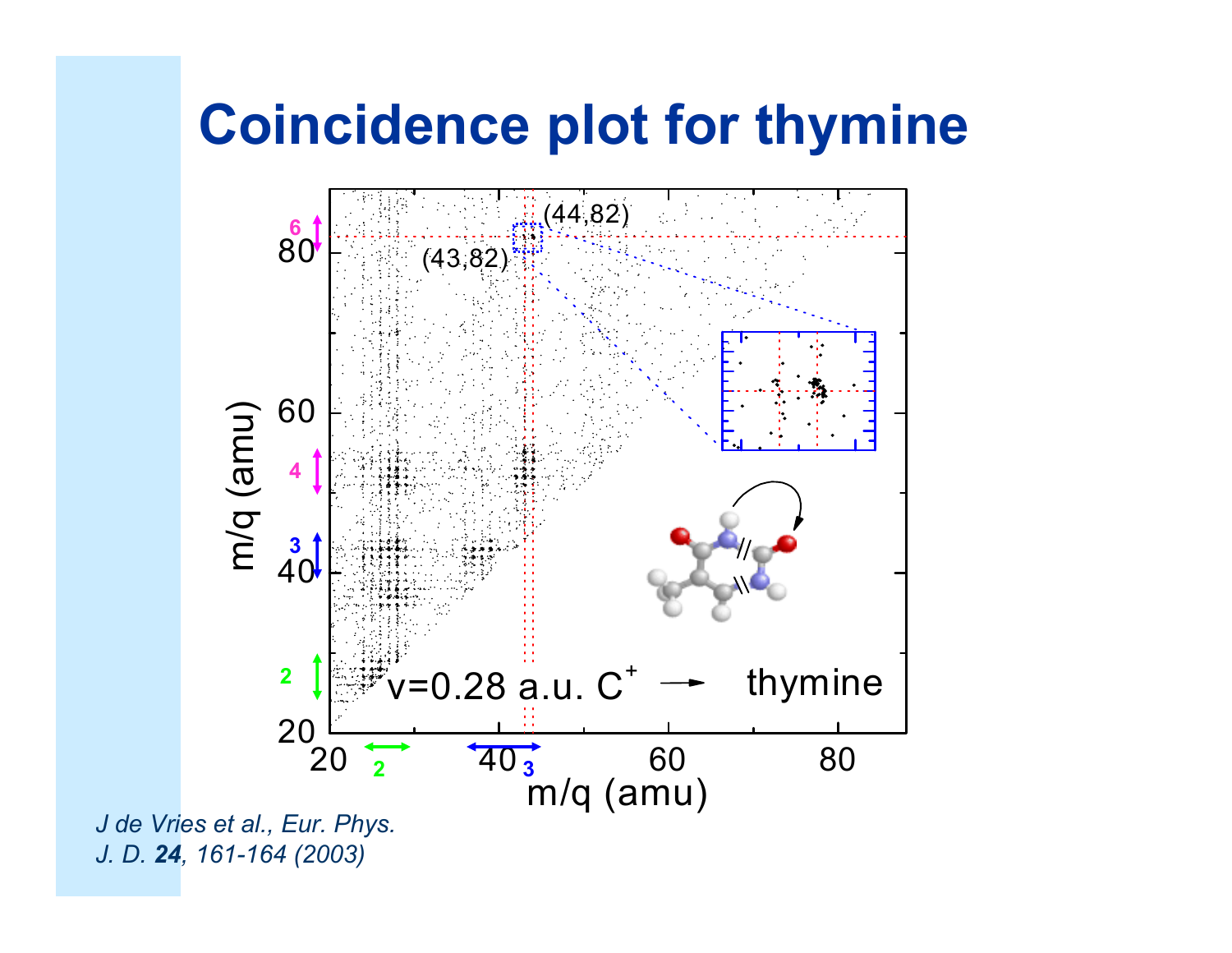

 $\Rightarrow E \approx 5.2 \text{ eV}$ U $t_i = \frac{2m_i v_0}{l}$  $\Delta \mathfrak{t}_\colon =$ 

repulsion of two charges 0.28 nm apart (ring diameter)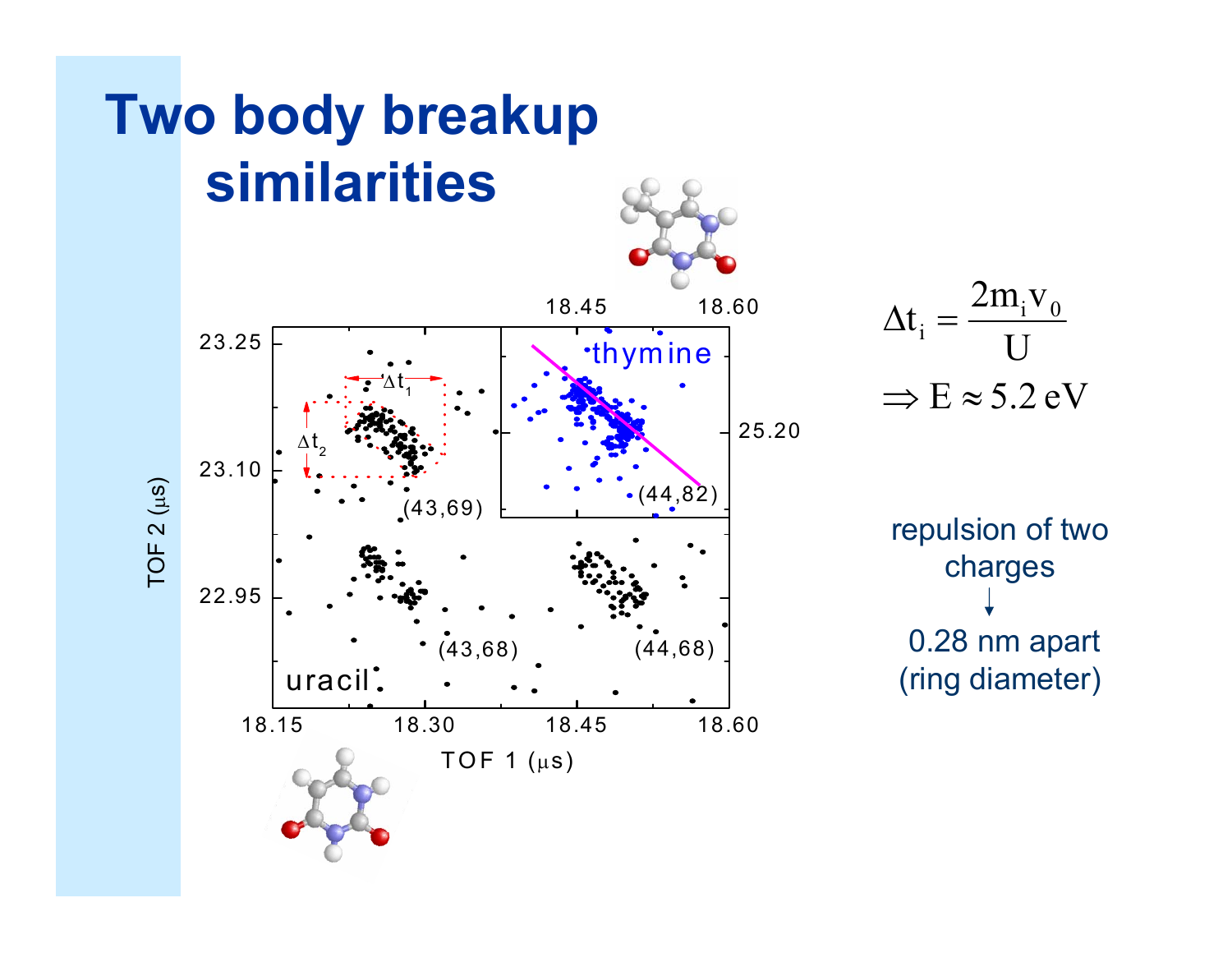## **Summary**

- **•** Fragment mass distribution for uracil and thymine can be obtained but contains little information
- $\bullet$  Different projectiles  $\rightarrow$  different fragmentation yields
- **•** In spite that thymine and uracil have similar structure  $\rightarrow$  fragmentation changes dramatically
- **Studies of fragment kinetic energies can give us** information about the reaction dynamics and the molecular geometry
- <sup>®</sup> Coincidence plots are useful to identify the fragmentation channels, for instance two body breakup